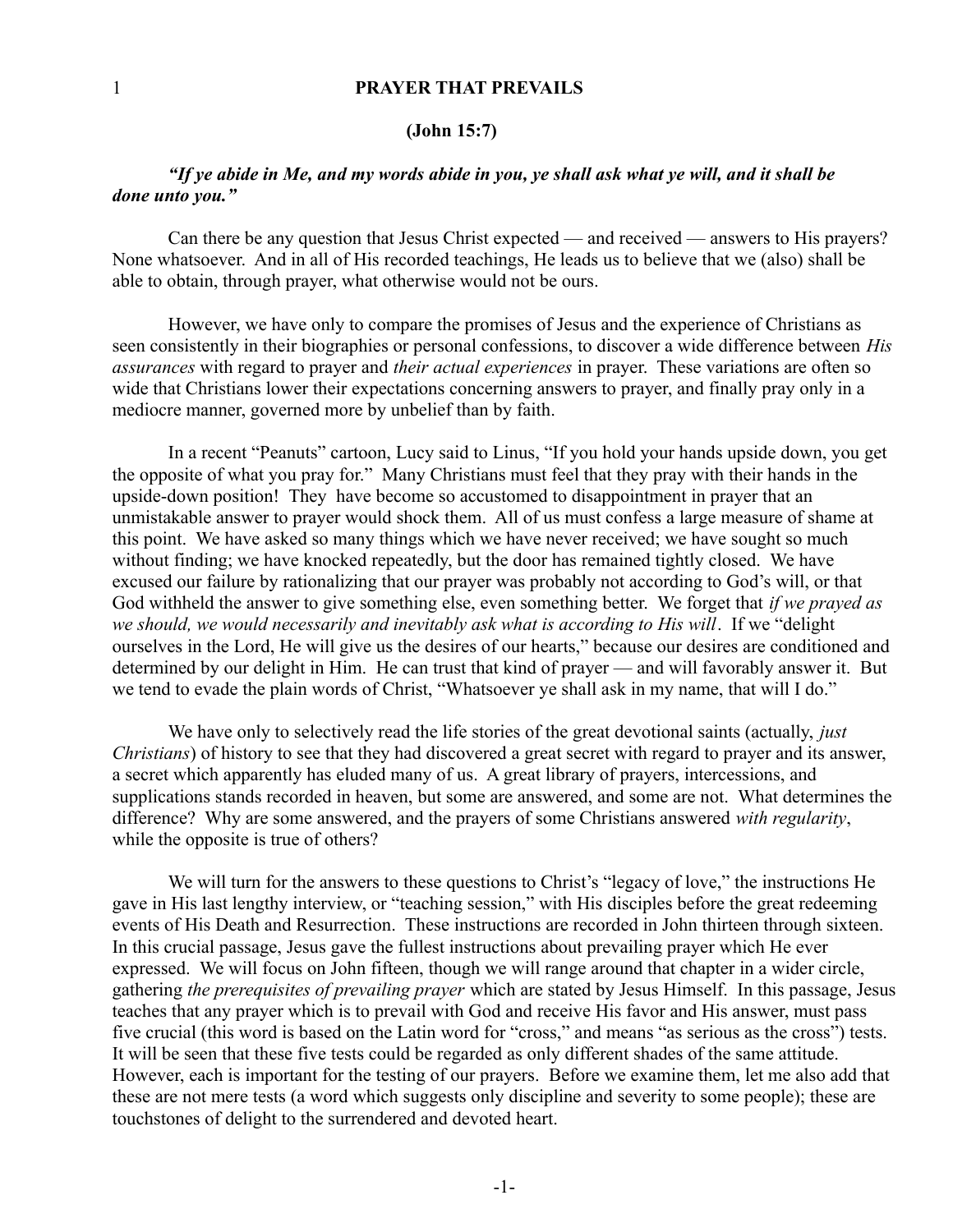# **I. SEEK THE GLORY OF GOD ALONE**

First, if my prayers are to be favorably heard, and answered, I must be a person who *seeks the glory of God alone*. Jesus stated it as His own sole motive, "That the Father may be glorified in the Son" (John 14:13). The one and only purpose of Christ on earth was to glorify the Father, and at the close of His life here He was conscious that He had perfectly fulfilled this purpose. "Now is the Son of Man glorified, and God is glorified in Him." And this earthly satisfaction was perfectly consistent with, and an extension of, His eternal being. Each of the three Persons in the Holy Trinity has always been (and remains) devoted to upholding and displaying the moral beauty of the Other Two. The Father glorifies the Son and exalts the Spirit. The Son glorifies the Father and exalts the Spirit. And the Holy Spirit glories the Son and exalts the Father. This devotion for The Others is total and equal in Each Member of the Godhead at all times. Having completed His work of redemption and having sat down at the right hand of the Majesty on high, Christ still pursues His cherished purpose of making His Father known, love, adored, and glorified. Thus, no prayer can hope to succeed with Him, with His Father, or with the Holy Spirit, which is out of harmony with this sublime and selfless intent.

Any prayer you offer to God should be consciously submitted to this standard — can I be confident in the Presence of Christ that my request will promote the glory of the Father? Marshall the evidence, present the reasons, and establish the grounds for your prayer. If your claim can be satisfactorily made "to the glory of God the Father," your prayer is already granted. But you may be sure that it is impossible to seek the glory of God consistently if selfish desires and aims dominate your life. Prayer is submitting to God and His glory, *not subverting God to yourself and your glory*. The glory of God and the glory of self can no more co-exist in the same person than light and darkness in the same space. The glory of God can only triumph in a man at the expense of self, and the glory of self can only triumph there at God's expense. Surely no one can truly *pray* for God's glory unless he is *living* for God's glory. The Christian who can state his motive in Paul's words, "That Christ may be glorified in my body, whether by life or by death," will touch the tenderest spot in Christ's glorified nature, and will awaken all of His mighty power in answer to his prayers. Christian, should we not (you and I) make a repentance-and-faith adjustment of our lives to the glory of God at this moment, so that God can show His promised answers to our prayers?

### **II. SUBMIT YOUR PRAYERS TO THE STANDARD OF CHRIST'S CHARACTER**

Second, if my prayers are to be favorably heard, and answered, then I must *submit my prayers to the standard of Christ's character.* Jesus said, "Whatsoever ye shall ask *in My name*, that will I do." Throughout the Bible, a person's *name* stands for that person's *nature.* So Jesus said, You must ask *in My nature.* That is, when we pray, it must not be the self-nature that dictates the prayer, but the Christnature within the believer. But what are the distinguishing marks of the Christ-nature? The Christnature excludes boasting and practices humility. The Christ-nature is pure, peaceable, and loving. The Christ-nature is not swayed by the glare of the world. In short, the Christ-nature is full of Gethsemane, Calvary, Pentecost and Olivet. It is full of self-surrender, of the death-stance of the cross, of the breath of the Holy Spirit, and of the heavenly life of the Ascension.

Believer, get alone with God just now. Pour out your deepest heart to Him in prayer. Let the Christ-nature, which is in you by the Holy Spirit, speak to Christ Himself on the Throne of the universe. Thus, your heart becomes the prayer chapel for a dialogue between God the Father, God the Son, and God the Holy Spirit. This kind of prayer starts at the Throne of God as He governs your life, descends to you through a particular need (or *sense* of need), cycles through your heart as its prayer chapel, receives an answer, and then returns to God in the form of praise. Thus, the river of the water of life has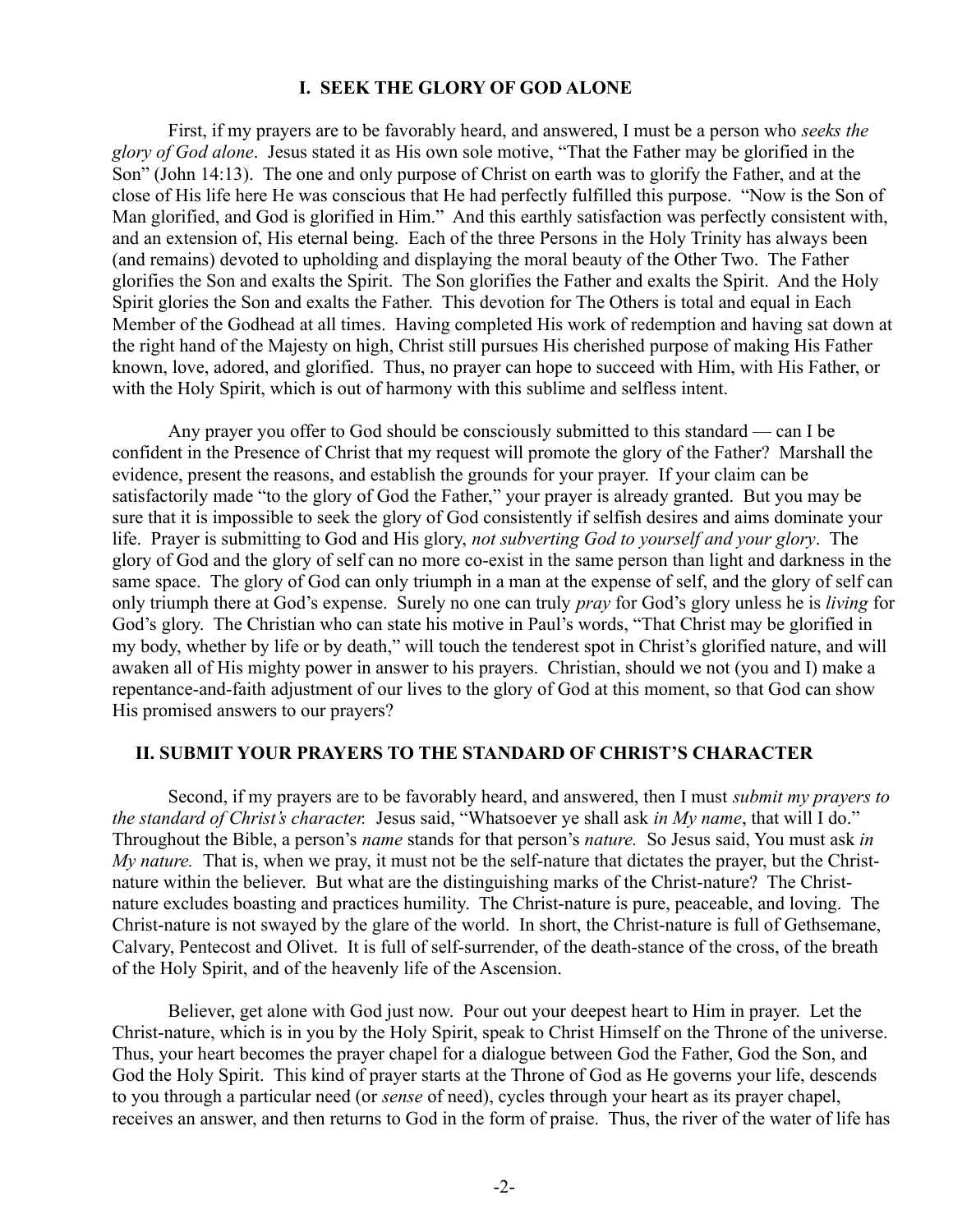descended from the Throne of God in the Eternal City, flowed right through your heart, and returned right back to its source. Its "outbound" course has sought the low point of your human need, and its "inbound" course has sought the high point of God's glory. It began with God's glory and ends with God's glory, and when it can find a matching point on earth, it will seek that point. It began with Christ's nature and it will end with Christ's nature, and when it can find a person who seeks consistency with His nature, it will hear and answer the prayer that is prayed according to the standard of that nature. This is what is meant by praying "in Christ's name."

If our prayers are to prevail with God and in behalf of men, we must get quiet enough before God to let the Christ-nature speak. We must be quiet and submissive enough that He can create our petitions at His throne and countersign them in our hearts, thus endorsing His own purposes by means of our answered prayers. If this litmus test were properly applied to our prayers, surely many of the petitions we now offer so idly would never leave our lips. We would rise far above our usual petty praying, and would occupy the heavenlies with Him, both in person and in purpose. Many a prayer of mine has been like a frail little boat, leaving the shore of my unschooled heart, only to be dashed to pieces on the steadfast rock of God's purpose. If I would only learn to pray according to the nature of Christ within me, that nature would *become* the rock to which my prayers would anchor. The name of Christ must be predominant in my conversation, and the nature of Christ must be predominant in my character, if I am to be effective in prayer. I must know the meaning of, and practice the discipline of, praying in submission to the standard of Christ's character.

#### **III. STAY IN UNHINDERED UNION WITH HIM**

Third, if my prayers are to be favorably heard, and answered, then I must *stay in unhindered union with Christ.* He said, "If ye abide in Me, . . . . ye shall ask what ye will, and it shall be done unto you" (John 15:7). The day you were saved, you were transplanted out of Adam as your representative man, and into Christ. You are now "in Christ," having been placed there by a miracle of the Holy Spirit at the moment of your trust in Jesus Christ. You entered into union with Christ at that moment, and that union is forever. However, its conscious enjoyment and practical usefulness will be real only as you "keep all channels open" between you and Christ. This is called "abiding in Christ."

You see, your arm may be in your body, and yet be dislocated and useless. If I were to board a train in Memphis, Tennessee, today, intending to go all the way to St. Louis, Missouri, all that would be necessary for me to arrive at my destination would be to resist the temptation to get off the train at any of the stations along the way. It would be necessary for me to remain on the train until I arrive at my chosen destination. That's the word — *remain.* Stay put. This is the meaning of the word, "abide." To abide in Christ is to *keep the contact intact* between me and Jesus. Like the rider on the train, the faithful Christian must be careful to resist every temptation or suggestion to depart from full communion with Him by any act (even the tiniest act) of disobedience or unbelief.

While you are abiding in Christ in daily fellowship and moment-by-moment communion, it will not be hard for you to pray accurately and confidently, because Jesus has promised to abide in you as you abide in Him. The very Life of Christ in the moving Presence of the Holy Spirit will work in you, producing in you desires and petitions similar to those which He ceaselessly presents to His Father. Throughout this age, Jesus has been asking of God the Father. This perpetual communion is the constant attitude of the Son toward the Father. He cannot ask what the Father will not give. So we may be sure of success when we get into the current of His prayer. Abide in Him so that He may freely abide in you, not only in the activities and routines of your daily life, but in the intercessions and supplications of the specific time of prayer as well. Your delight in Him will increase with communion, and your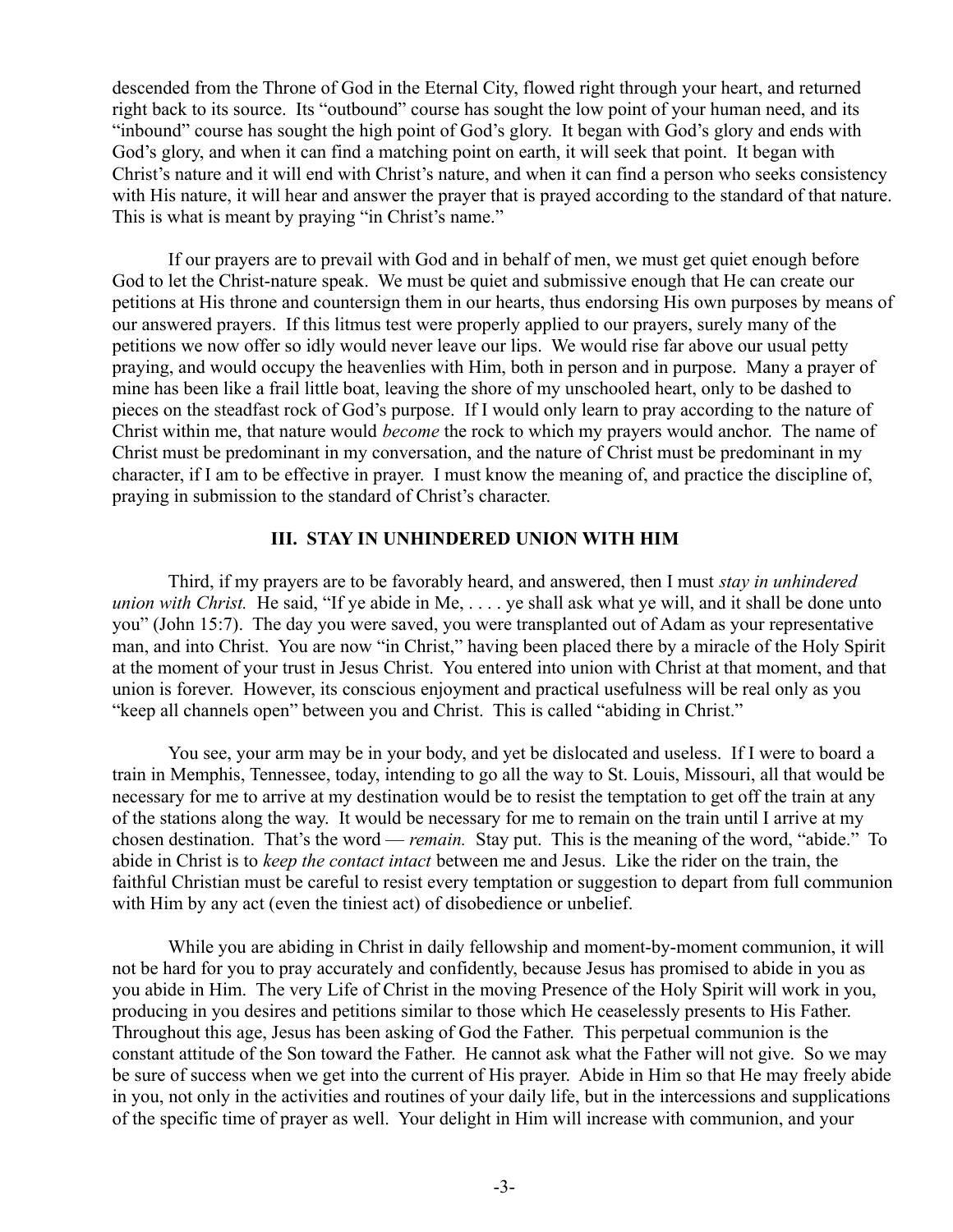communion will increase with that delight. As the relationship remains unhindered, you may "ask what ye will, and it will be done unto you."

## **IV. SIFT YOUR PRAYERS THROUGH HIS WORDS**

Fourth, if my prayers are to be favorably heard, and answered, I must *sift my prayers through the sieve of His words.* My life and prayers must be monitored by the Word of God. Jesus said, "If my words abide in you, . . . . ye shall ask what ye will, and it shall be done unto you" (John 15:7). Christ's words may be compared to a jury of wise and serious persons, sitting in the court of eternal reality to try my prayers before they pass on into the Father's presence. If His Word pronounces an unfavorable verdict on my prayers, they will not be answered. But if His Word gives approval to my prayers, they will be answered. Hearing His Word quickens me to ask on the basis of revelation. It was when Jesus *mentioned* the Living Water that the Samaritan woman said, "*Give* me *this* water." Her request was prompted and conditioned by His revelation.

Suppose that I pray a prayer that is earth-born and earth-bound, "of the earth, and earthy," and stained with selfishness. As the prayer approaches the throne of God, this verse stands like a sentinel at the throne: "Seek ye first the kingdom of God and His righteousness," and the prayer is turned away. I am surprised and ashamed by my own spiritual vagrancy, and I discard that prayer as unworthy of Christ's blessing.

Suppose I pray a prayer that is marred by criticism and unkindness towards another human being, even toward another Christian. That prayer is stopped in its tracks by this solemn word of Jesus: "Love your neighbor as yourself," or a broader word, "Love your enemies, and pray for them that despitefully use you," and the unworthy prayer hastens away from the holy Throne.

Or suppose I pray a prayer that is tainted by a heart of murmuring and complaint because of the weight of the Christ's cross and the restraint of Christ's yoke. The sentinel of the Word touches me with the sword-point of this notable declaration of Jesus: "In the world ye shall have tribulation; but be of good cheer, for I have overcome the world," and I pull back, aware that the mixture of complaint with communion cannot be allowed in the Throne-chamber of heaven. Like the accusers of the woman taken in the act of adultery (John 8:1-11), prayers like these are inwardly convicted of unfitness, and go forth from the Master's Presence, ashamed and unanswered.

I attended a meeting some time ago in which the moderator opened the meeting by saying, "As we begin, I want to ask the preacher to say a little prayer." Friends, *there is no such thing as a "little prayer"! If it reaches God, it has a magnitude beyond description; if it doesn't reach God, it isn't a prayer at all.*

The words of Christ forbid unsuitable prayer, but that ministry is negative and will only produce a sterile blank if it does not lead to a correction. *The words of Christ should also stir the heart with enlarging desires* for the possession of those good things which Christ has promised to them that love Him. Then prayer becomes a dialogue between the Master who says, "Seek ye my face," and the sensitive spiritual disciple who responds, "Thy face, Lord, will I seek" (Psalm 27:8). As you sift your prayers through the sieve of His words, His words will slowly condition your life so that your prayers will agree with Him — and He will agree with your prayers.

## **V. SERVE OTHERS IN LOVE, EXPECTING DIVINE FRUIT TO RESULT**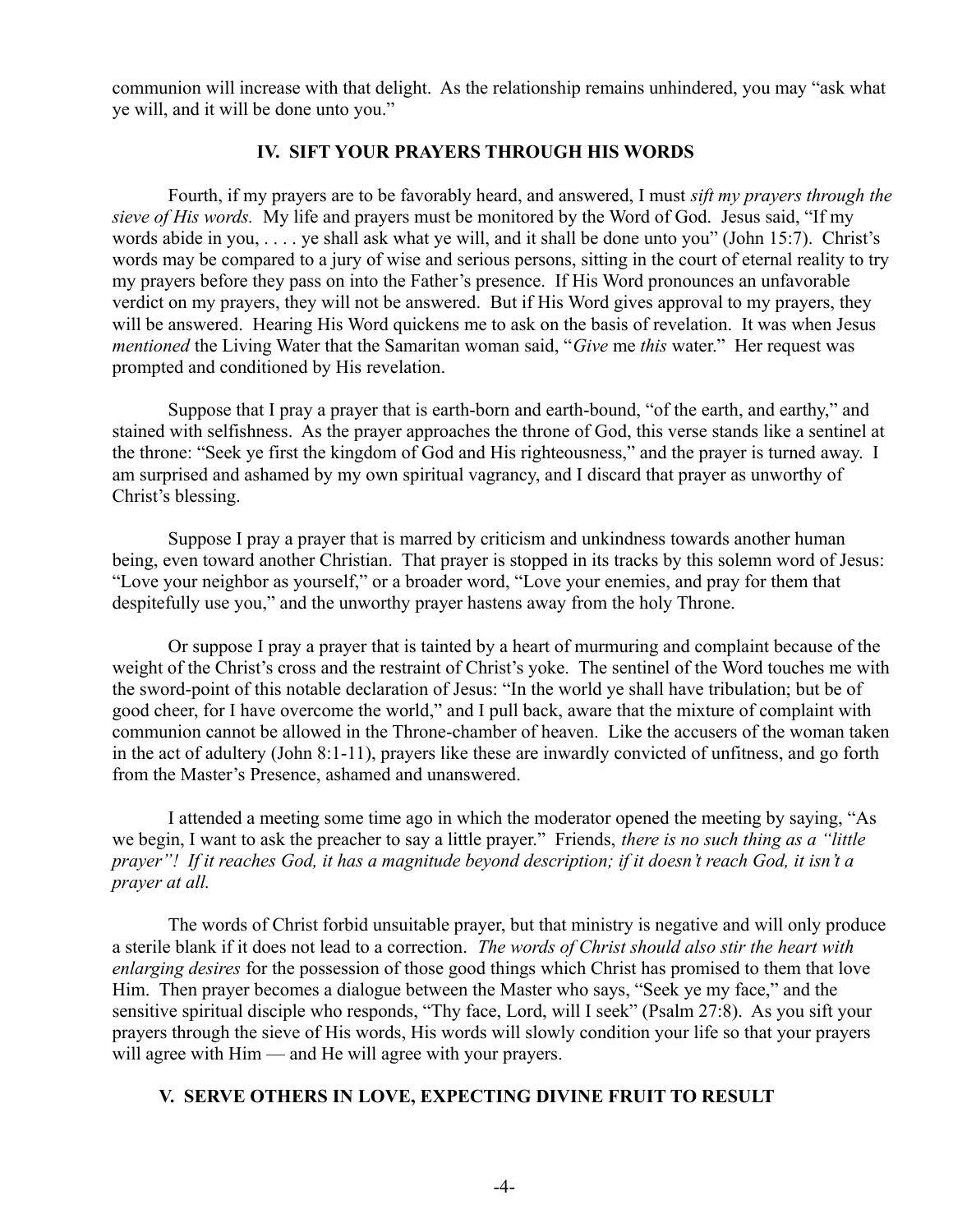Finally, if my prayers are to be favorably heard, and answered, then I must *serve others in love, expecting Divine fruit to result from the service.* Jesus said, "I appointed you that you should go and bring forth fruit, and that your fruit should remain: *that whatsoever ye shall ask of the Father in my name, He may give it you"* (John 15:16). In other words, answers to prayer will depend very largely (much more than we think) on our ministry to others. You see, it is the sign of a maturing Christian that the focus of his attention and action is increasingly on others, and not merely on himself. I saw a desk motto which read, "*No turtle ever moves forward as long as he is enclosed within his shell.*" No Christian should expect to have his prayers answered as long as he remains imprisoned in the shell of self.

A Christian came upon a fellow believer from behind and startled him. The startled one exclaimed, "You almost made me jump out of my skin!" The other replied, "That just might be a good thing!" Lillian Smith, in her book, The Killers of a Dream, says that there are two journeys every believer must make. One, into himself, should lead him to accept, confess, and surrender what he finds there. The other, into the world, should lead him to regard it as the workshop of his service for Christ. Paul Tournier said essentially the same thing when he wrote, "Every Christian needs two conversions: one out of the world and one back into it." The Christian simply must move beyond personal piety to a consuming concern for other people all over the world. We live in a consumer society, and tragically, the church has often been turned into a consumer community, but *where is the Christian who is willing to be consumed* — for the glory of God and the good of others?

> "Only two philosophies occupy life's shelf; Either live *for God and others*, or you will live *for self*."

Recently, I read the challenging life-story of William Wilberforce, the little hunchbacked Englishman who led the fight to free the slaves throughout the British Empire. The drama of the story is greatly heightened when we realize that slavery was at the very foundation of the economy of England at the time. When the struggle was most intense, and Wilberforce was showing physical signs of his part in the battle, a friend asked him, "William, how is it with your soul?" Wilberforce, who was spurred on by his marvelous Christian faith, replied, "I forgot that I had a soul." He meant that he had become so absorbed in ministering to others that he had forgotten himself. What a picture of Jesus' statement, "He who would save his life shall lose it, but whoever would lose his life for my sake and the Gospel's, shall save it." To be a healthy human being, according to Jesus, is to exist "between give and take" (or perhaps the proper order is "take and give"). However, we must be sure that the *taking* is a *reception of God's resources*, and the *giving* is a *transmission of those resources to others*, producing Biblical "fruit."

A wise Christian will hold himself accountable with this question: Do I live in a house of mirrors (always seeing and pampering myself), or in a house of windows (seeing others and ministering to them)? Many of us need to immediately replace our mirrors with windows. We need to balance the "outside-in" living of constant intake, with a suitable "inside-out" ministry of *equally constant output*. We need to focus on giving until giving matches getting in our lives. We need to change to the mentality of service instead of selfishness, to contribution and not mere acquisition.

> "Self is the only prison that can ever bind the soul, Love is the only angel who can bid the gates unroll; And when he comes to call thee, arise and follow fast; His way may lie through darkness, but it leads to life at last."

Many years ago, when Albert Schweitzer visited America, his journey took him to the city of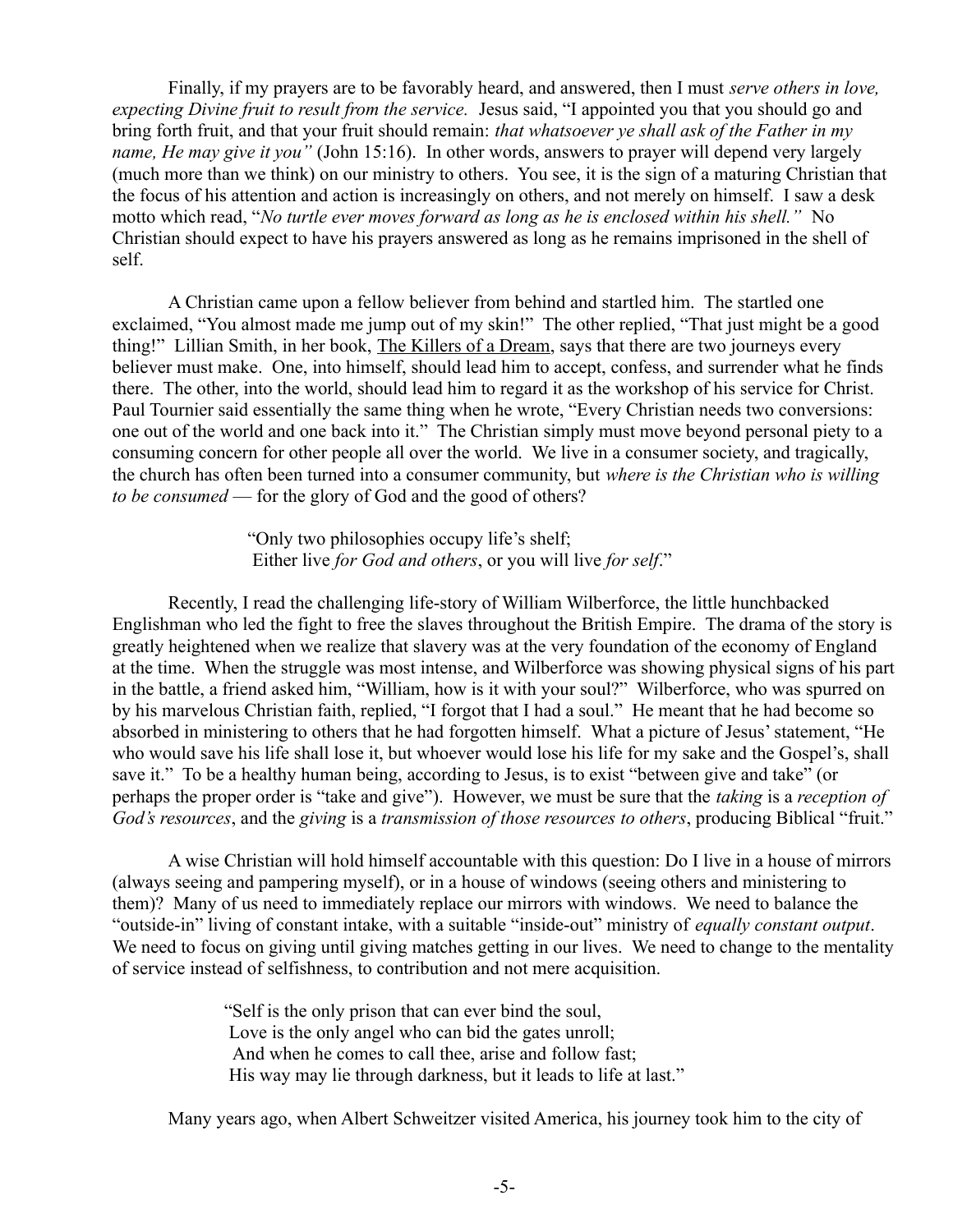Chicago. He was greeted there by a committee of prominent Chicago citizens, as well as by a great crowd of reporters at the railroad station. Schweitzer suddenly dismissed himself, pressed through the crowd, and helped a struggling little old lady with her baggage. When he returned to his welcoming crowd, he said wryly, "Sorry to keep you waiting, gentlemen, but I was just having my daily fun." A reporter later wrote, "That was the first time I ever saw a sermon walking." Whether that would qualify as "fruit unto God" is surely debatable, but the action and the attitude were unquestionably right. We must serve — for Christ's sake and for the sake of others — *and we must get far enough in that service that it becomes the greatest fun of our lives.*

Let me repeat this last test: According to Jesus, answers to prayer depend very largely on our ministry to others. If we are prompted by desire for our own comfort, peace, enjoyment, or advantage, we will have a poor chance of receiving answers from Him in prayer. If, on the other hand, our prayers are connected with our fruit-bearing (that is, prayer is for the purpose of bearing "fruit unto God," and the "fruit unto God" is thus merely the extension of our prayers), the golden sceptre will be extended to us, as King Ahasuerus extended it to Queen Esther, saying, "*What is your request? Even to the half of the kingdom it shall be granted."*

When pastor Wallace Bassett was in the central American nation of Panama, he visited the Panama Canal. "Imagine my surprise," he later said, "when I was told that I could lift one of the great ships that pass through the canal." "How am I to do that?" I asked. "Just press this button," was the reply. When Dr. Bassett pressed the specified button, the great canal lock closed and filled with water, lifting the ship in it to the next level. Dr. Bassett remarked, "What a picture of prayer! Prayer is the Divinely-given means for weak believers like myself to elevate Heaven's great causes among men, and to lift life's great and crushing loads." In light of the vast needs, opportunities and responsibilities of today, could any believer make a more strategic contribution than to join with other believers in concentrated prayer?

What is the conclusion of the matter? Simply this: the temple of prayer is guarded from the intrusion of the unprepared footstep by several crucial tests. At the very door, we are challenged by the watchword: *Seek the glory of God alone.* If our lives do not harmonize with God's glory, we are allowed to go no further. Then, the key that unlocks the door is *engraved with the name of Jesus. Submit your prayers to the standard of Christ's character.* The locked door to the Audience-chamber will only open to the hand in which His nature is pulsating. Then, we must *stay in obedient union with Him.* We must abide in Him and He in us if His to plead in and through us. Then, His words must monitor and monopolize our lives if our prayers are to be answered. And finally, we must *serve others in love, expecting Divine fruit to result from the service.* It is as we serve our Master according to His orders that we can count absolutely on His answer to our prayers.

As we accept and apply and act upon the mandates given by these "tests," we can expect that prayer will become ever more engrossing and rewarding. We will discover the door of the prayer closet to be the little door that opens to The Largest Life. May God help us to keep the hinges of that door well-oiled and the Throne-room well-visited! Go into the Holy of Holies, spread His Book open before the Mercy Seat and between you and Him, wait until the Shekinah ("Presence") Light shines upon its sacred page, and when you have had an audience with the King and caught His pulsebeat, rise to go out and serve in His name. Surprising fruit will be the result.

# **SPIRITUAL LIFE MINISTRIES Herb Hodges, Preacher/Teacher 3562 Marconi Cove, Memphis, Tn. 38118**